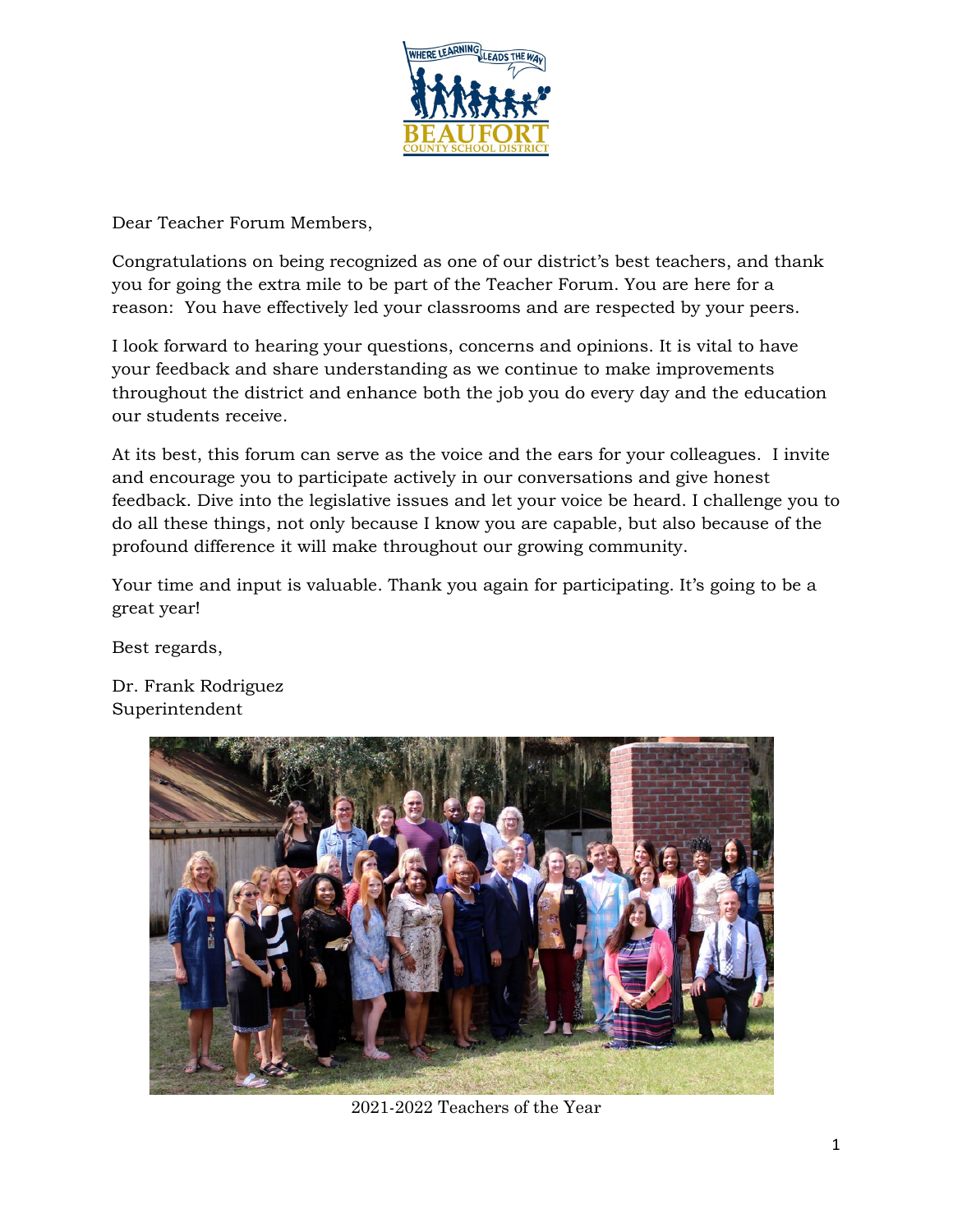## **MISSION STATEMENT**

The purpose of the Beaufort County Teacher Leadership Forum is to celebrate the profession of teaching; develop leadership among teachers; provide teachers a collaborative voice in educational issues; and use our professional knowledge and passion to create a positive environment of growth.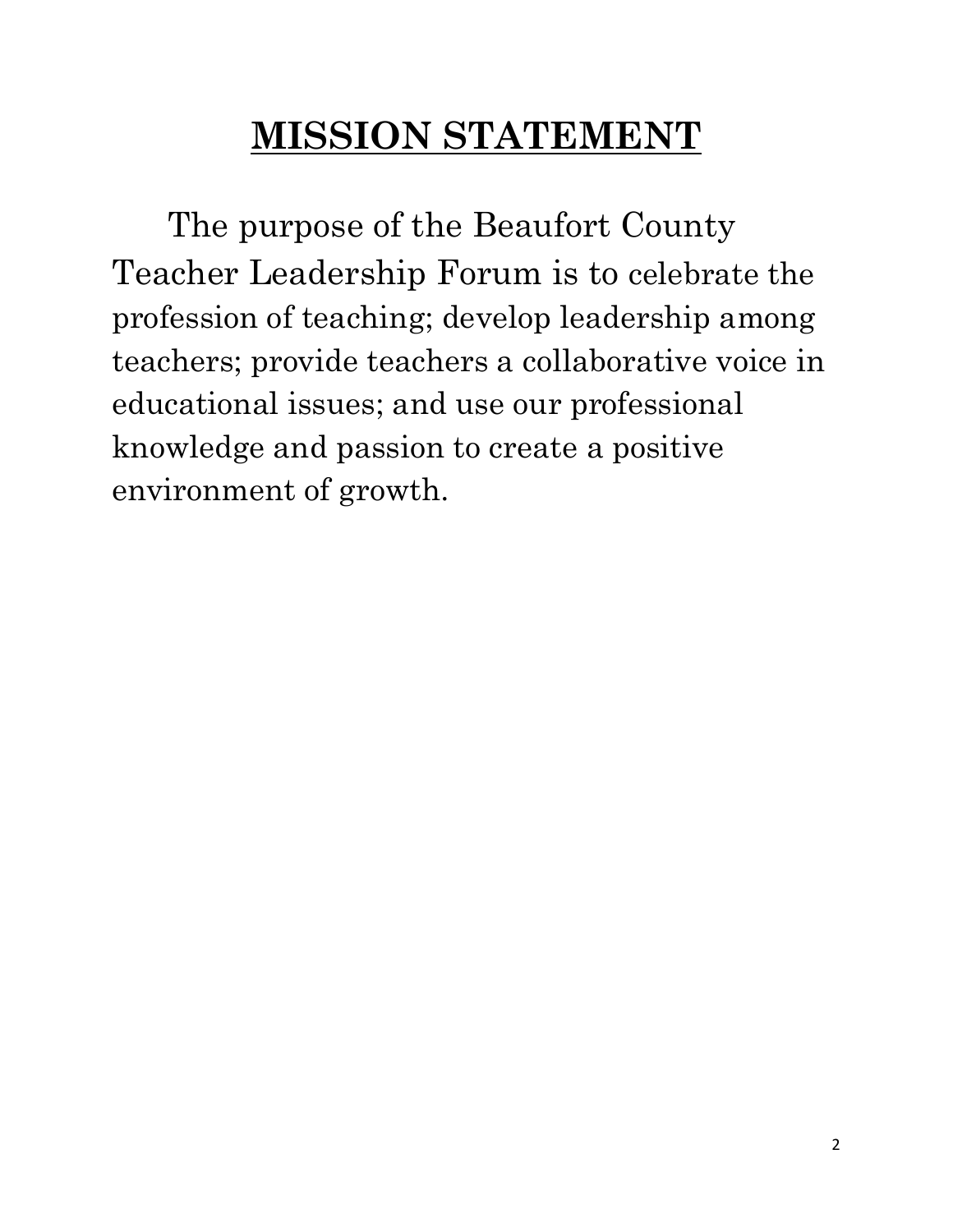## **CONSTITUTION AND BYLAWS OF THE BEAUFORT COUNTY TEACHER LEADERSHIP FORUM**

#### ARTICLE I

The organization shall be called the Beaufort County School District Teacher Leadership Forum, herein known as the BCSD Teacher Forum.

#### ARTICLE II

The purpose of the BCSD Teacher Forum is as follows: celebrate the profession of teaching, develop leadership among teachers, provide teachers a collaborative voice in educational issues, and use our professional knowledge and passion to create a positive environment of growth.

#### ARTICLE III

The membership of the BCSD Teacher Leadership Forum shall consist of the following:

> 1. The BCSD Teacher Forum Chairperson shall be the previous year's District Teacher of the Year.

2. The BCSD Teacher Forum Vice Chairperson shall be the current District Teacher of the Year.

3. The BCSD Teacher Forum Secretary shall be appointed by the Chairperson from the Finalists of the previous year.

4. The Advisory Council shall consist of all District Teachers of the Year and Finalists for a minimum of three years.

5. The BCSD Teacher Forum shall be current and one-year previous Teachers of the Year and the current Advisory Council. Teacher Forum members, other than Advisory Council, shall serve for a two-year commitment. Advisory Council members serve for a minimum of three years.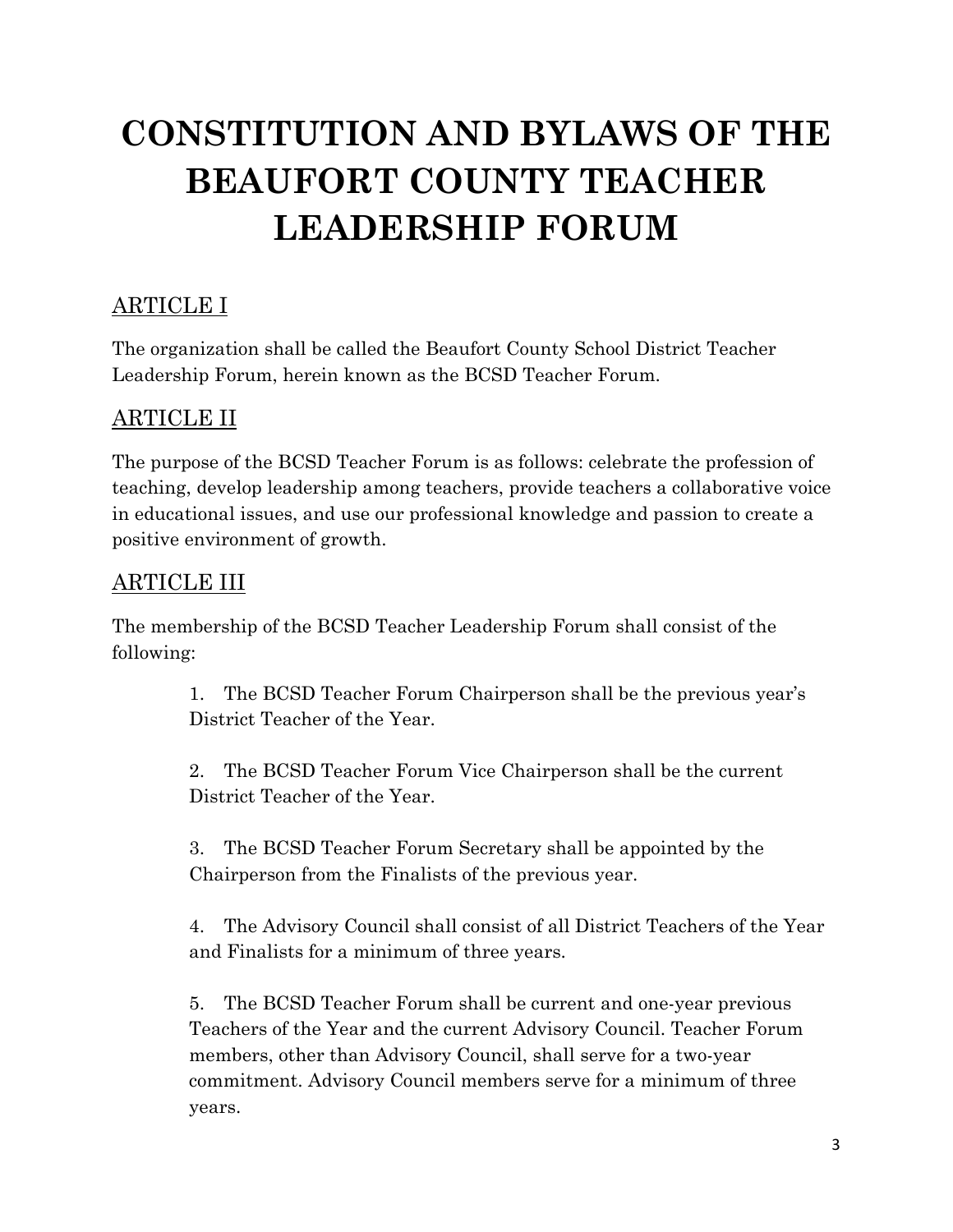6. The Teacher Forum District Advisor.

#### ARTICLE IV

BCSD Teacher Forum Membership Appointment

- 1. In the event that the Chairperson, Vice Chairperson, or Secretary is unable to serve, Advisory Council (hereafter referred to as AC), the governing body of the BCSD Teacher Forum, shall elect a Chairperson from the Advisory Council.
- 2. In the event of a resignation from a member of the AC who is serving a first, second, or third year term as part of the Top 5 responsibility to the Forum, the Chairperson may appoint an individual to fill the position with approval of a majority of the remaining members of AC. The Chairperson shall recommend the appointee from the current BCSD Teacher Forum and the appointee shall be selected by consensus of the AC in attendance of a regularly scheduled meeting.
- 3. If a member of the AC accepts a position at the district-level, they may remain a member of the AC for the duration of their three-year term with supervisor approval. Supervisor approval should be provided in writing. A member of the AC, still at a school, may remain on the AC after their third-year term if they elect to do so.
- 4. In the event a Forum member leaves the school they were named Teacher of the Year for the current school year, they may keep their title of "Teacher of the Year" for professional purposes, but they will no longer sit on the Teacher Forum. The school will need to either vote or elect a new Teacher of the Year for the school year. In the event an election or vote cannot take place, the most recent past year Teacher of the Year should fill-in, as described in Article IV, number 6.
- 5. In the event that all schools are not represented in the Forum, the Chairperson may appoint a previous member to represent their school.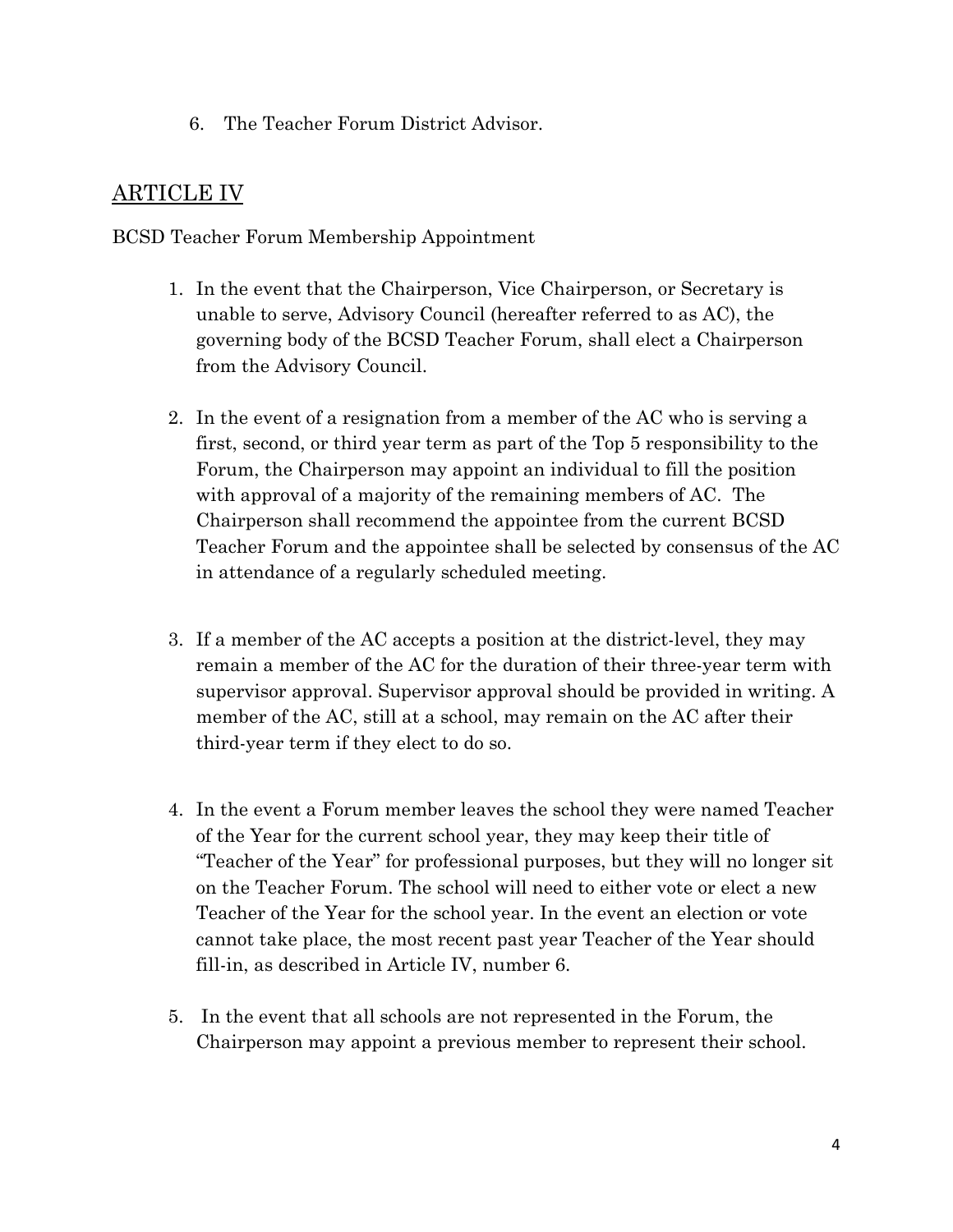6. Teacher Forum membership is a two-year commitment. Newly named TOY's primary commitment is the first year of membership. The second year commitment is to attend Teacher Forum meetings in absence of the primary TOY member. Each school should have at least one TOY member present at each meeting.

#### ARTICLE V

This Constitution may be amended by the Advisory Council in attendance of a scheduled meeting (physically or virtually). Notice of an amendment change and a vote will be shared through the distribution of an agenda.

The Advisory Board may meet via virtual meeting to ensure that more members can participate. If a vote is needed and members cannot attend a scheduled physical or virtual meeting, or one that advance notice was given to all active members, the board has the option of collecting votes by email within **five days** following the meeting when the vote was held. All necessary documents will be shared via email or Google with the active advisory members for the purpose of obtaining a minimum of five votes for or against to determine the motion.

### **BYLAWS OF THE BCSD TEACHER FORUM**

#### ARTICLE I

The Chair shall meet twice annually with the Superintendent. One of the annual meetings shall be a "transition" meeting with the Superintendent and the Teacher Forum Vice-Chair.

The BCSD Teacher Forum shall meet six times a year, and at other times as deemed necessary to carry out the mission of the BCSD Teacher Forum.

#### ARTICLE II

Funds for BCSD Teacher Leadership Forum activities must be requested by the Chairperson and be approved by the Chief Administrative and Human Resources Officer.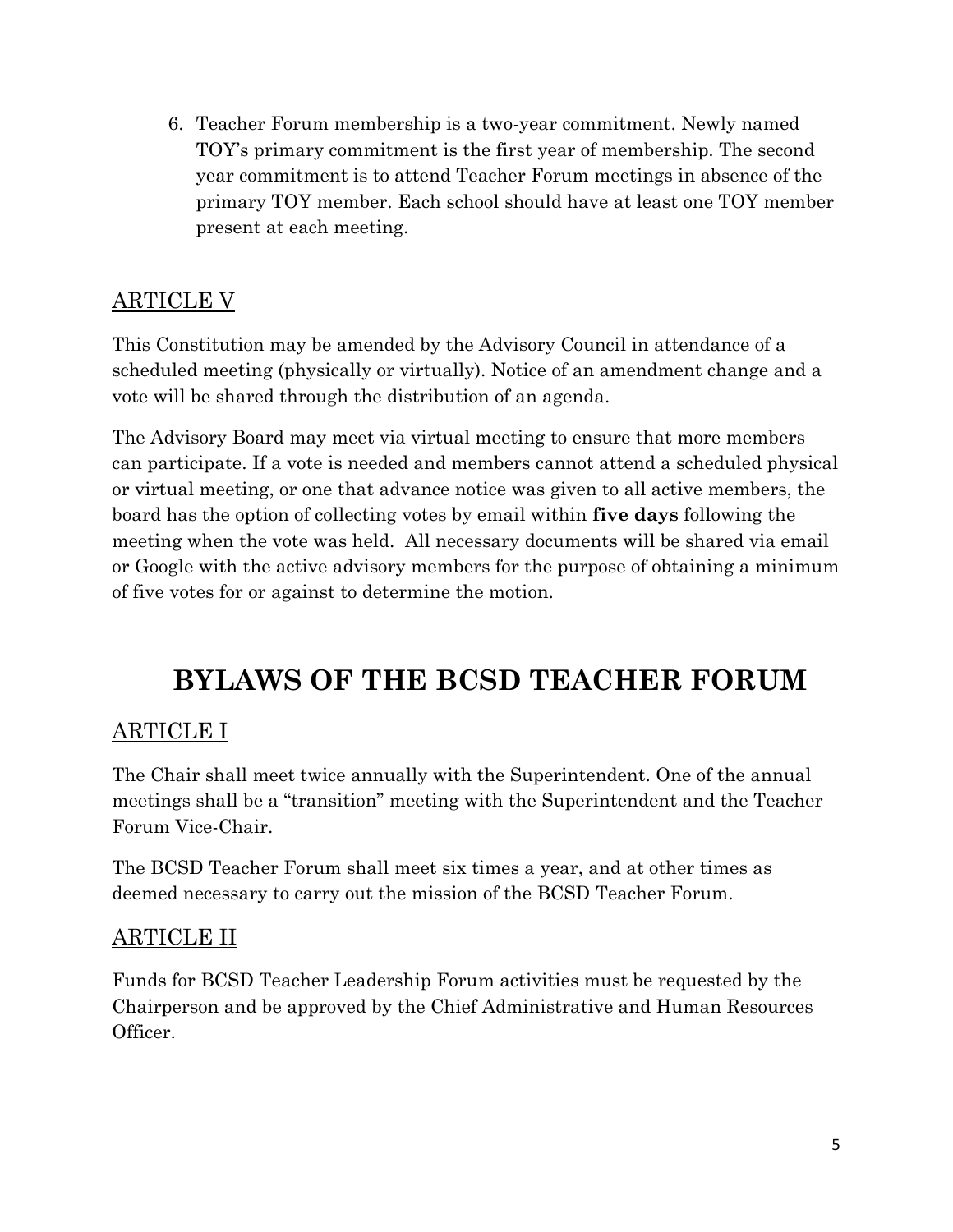#### ARTICLE III

All action taken regarding calendar proposals and projects shall be set by the Chairperson and District Advisor in conjunction with the Superintendent's calendar. This calendar shall be presented to the BCSD Teacher Forum.

#### ARTICLE IV

The Chairperson of the BCSD Teacher Forum may constitute or dissolve such standing and temporary committees, as he or she deems necessary, with the majority support of the Advisory Council. The Chairperson shall name the committee chairpersons once the Advisory Council has approved their creation.

#### ARTICLE V

As per page four, Article V, these bylaws may be amended by a simple majority vote of the Advisory Council attending a regularly scheduled meeting.

#### ARTICLE VI

All donations to the BCSD Teacher Forum must be presented in writing to the Chairperson, Vice Chairperson, and District Advisor.

### Additional Commitments of Forum Members

BCSD Teacher Leadership Forum members shall attend meetings and be responsible for planning and carrying out Forum activities.

The Chairperson shall be responsible for activities of the AC, upholding the constitution, dissolving any standing or temporary committees, mentoring the Vice Chairperson, and coordinating with the South Carolina Center for Educator Recruitment, Retention, and Advancement (CERRA).

The secretary will serve as a recorder and historian for the BCSD Teacher Forum.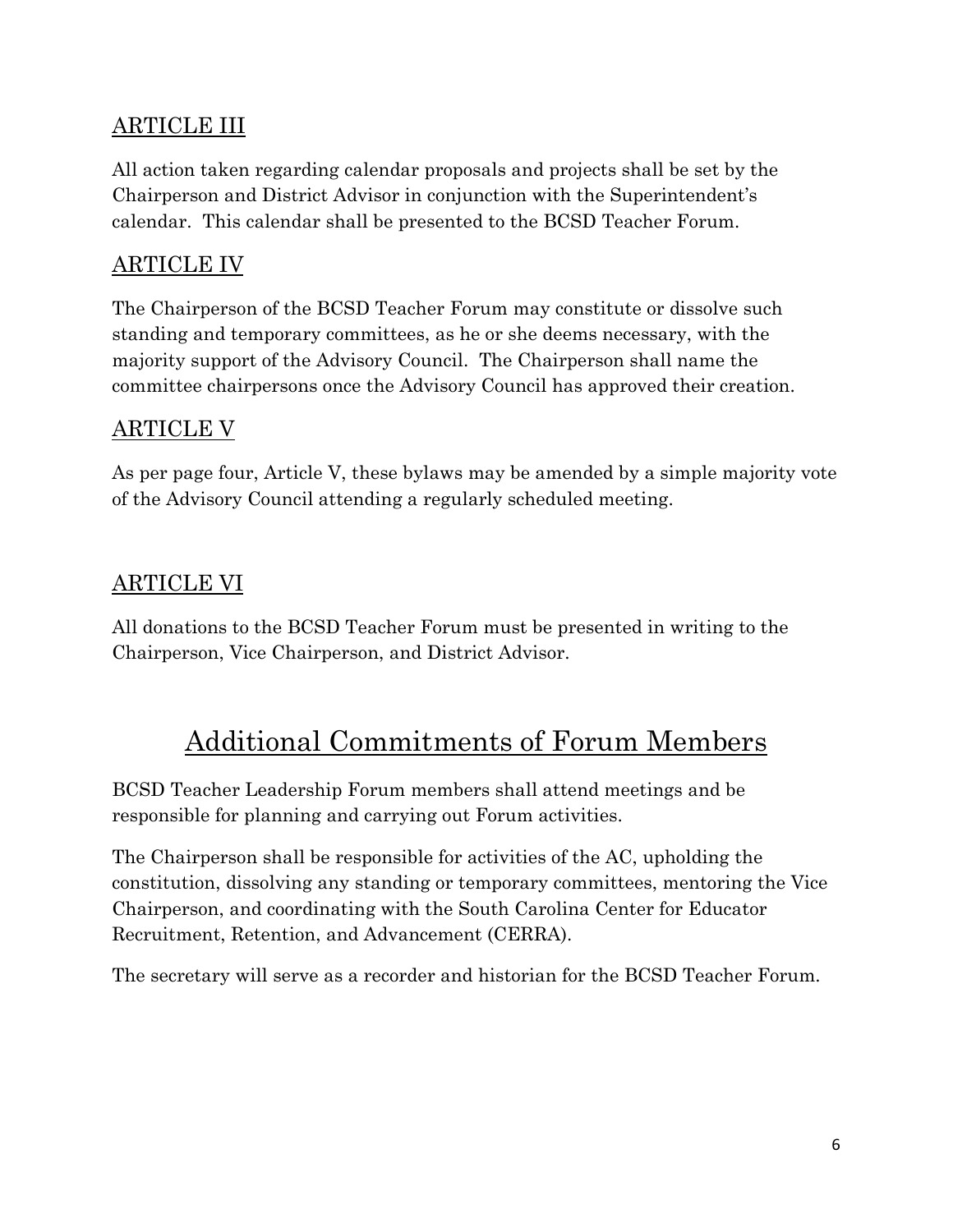## **Teacher Forum Committees**

Listed below are the BCSD Teacher Forum Committees. Members may actively participate on committees.

### Legislative Committee

This committee is responsible for fostering relationships with our school board, county council, BCSD senior staff, state representatives, other government officials and the business community. They will keep the BCSD Teacher Forum abreast of legislative issues. The Legislative Committee will organize the annual Legislative Breakfast.

#### Governance Committee

The Advisory Council is responsible for upholding and revising the Constitution and Handbook as deemed necessary by the Advisory Council. The committee will provide a Handbook to all new Teachers of the Year and inform the BCSD Teacher Forum when changes are made.

### Committees at-large

Temporary ad-hoc committees can be created as needed with a majority vote of the Advisory Council or BCSD Teacher Forum. It is the responsibility of the Chairperson and Vice Chairperson to monitor the effectiveness of the committees and keep them active only as long as needed.

Any and all approved committees will be formed with members consisting of active Forum members under the guidance of a committee chair as selected in Article IV of the Bylaws in the Forum handbook. Depending upon the purpose of the committee, it will meet to help gather information, organize and plan events, discuss possible changes, or any other purpose deemed appropriate by the AC or Forum at large. The committee will be responsible for gathering all and any information pertinent to the committee's focus, and will report back the information they gathered to the entire forum or AC before moving forward with any official decisions pertaining to the committee. The committees will be able to conduct any needed steps to gather that information independent from the AC or Forum at large in order to help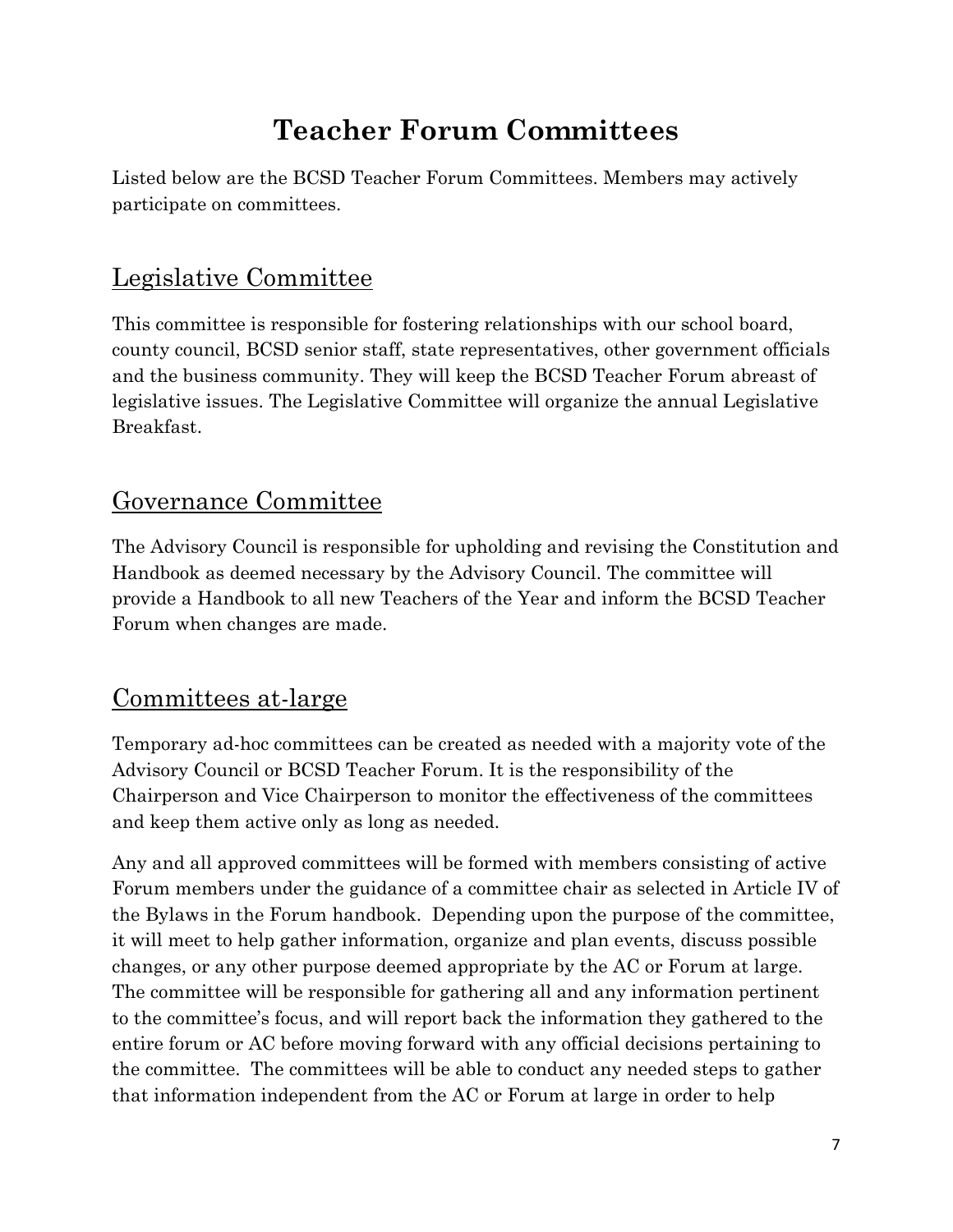expedite the process of their investigation (i.e. calling and gathering price quotes for different venues for a meeting, quotes for gifts to new members, surveys on issues or concerns, suggestions on bylaw changes, etc.).

## **TEACHER OF THE YEAR**

Teachers of the Year must meet the following criteria\*:

- A candidate for Teacher of the Year is a classroom teacher in a public prekindergarten, kindergarten, elementary, middle, or secondary school. This includes all subject area teachers, vocational teachers, school librarians, school counselors, curriculum resource teachers, teacher specialists, speechlanguage pathologists, and lead teachers who are planning to continue in an active teaching status. Active teaching status means that the teacher is planning to continue teaching (e.g. not retiring or moving into an administrative position the following year).
- The candidate must be a continuing-contract teacher and have direct contact with students a minimum of three hours a day, on average. Nominees must hold a valid South Carolina teaching certificate, with the exception of ROTC teachers who must be qualified by the appropriate area of service. This requirement must have been met for three or more years within our school district (consecutive years not required). A teacher may be in the process of completing the third year during the selection process. Half years (employment begins in the middle of the school year) do not count toward the three years UNLESS the full three years are completed.
- Skillful and dedicated educator who plans to be in active teaching status at his or her current school next year.
- Respected person by teachers, parents and co-workers.
- Active member of the school community.
- Goes beyond the minimum to devote time and energy to activities that improve instruction for students.
- Models life-long learning.
- Has not been selected as Teacher of the Year for the previous five years within Beaufort County School District.

Teachers of the Year will be elected at the school-level using the following process:

- Faculty makes nominations (two-week window).
- Celebrate all nominees and ask for acceptance of the nomination.
- Faculty vote on all accepted nominations
- Nominees may be interviewed by a panel of veteran TOYs.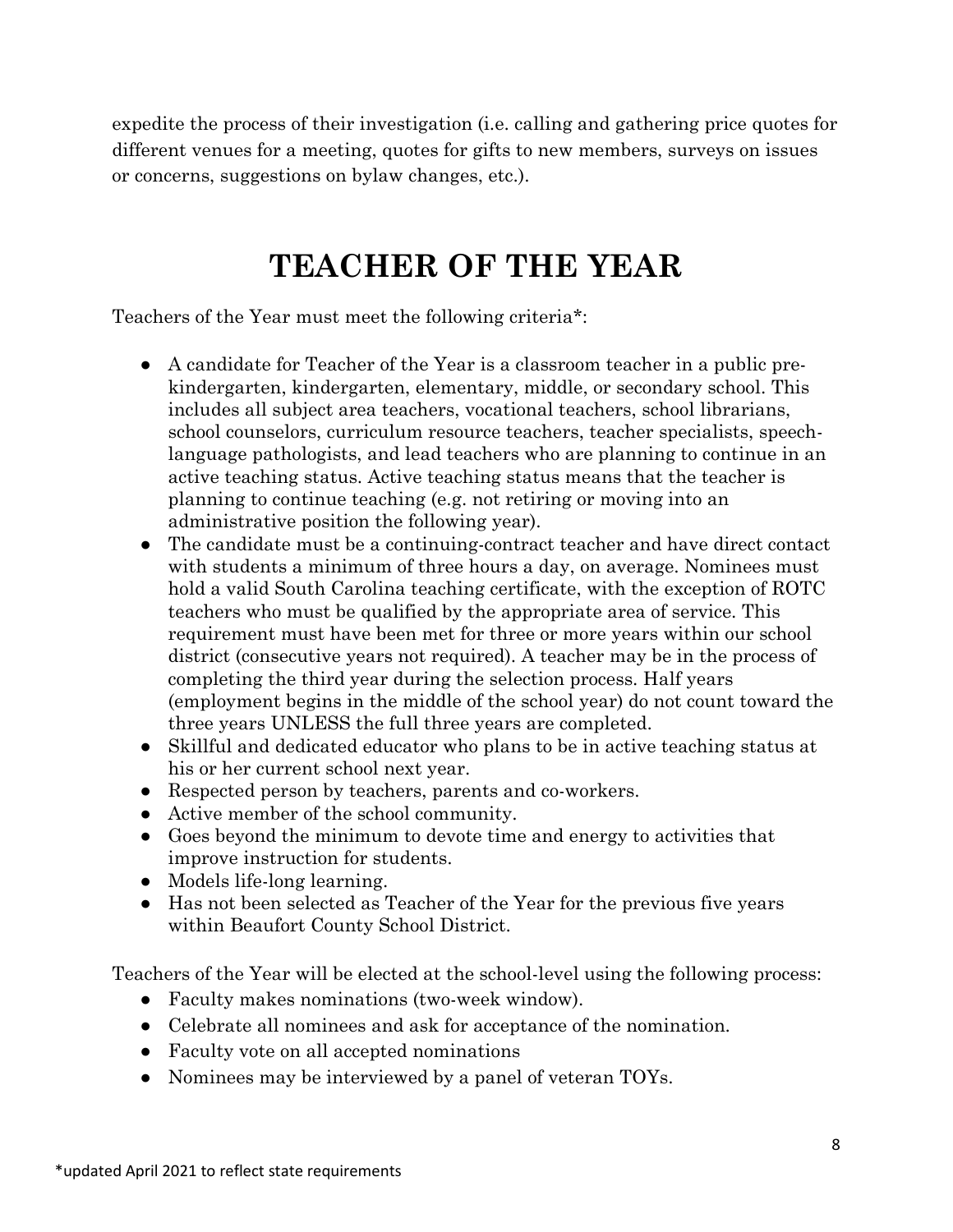- Top three nominees submit essay. Each school's administration and current TOY will select an essay topic from the state TOY application.
- Final faculty vote between the three nominees.

Once chosen, each school's Teacher of the Year will:

- Be presented to the Board of Education at the meeting.
- Receive a District Teacher of the Year application, instructions, and deadline.
- Submit application to the District Advisor by the pre-determined deadline.

## DISTRICT TEACHER OF THE YEAR FINALISTS PROCESS

- Chosen by a diverse selection committee and notified before the start of school.
- Participate in a workshop to prepare for the videotaping and interviewing process.
- Allow a lesson to be videotaped during the first three weeks of instruction.
- Participate in interviews with the selection committee.

## DISTRICT TEACHER OF THE YEAR RESPONSIBILITIES

- Be announced in September and assume the role as vice-chair of BCSD Teacher Forum.
- Attend the regional workshop, CERRA Winter Workshop, and the State Teacher of the Year Banquet.
- Submit the state application prior to winter break.
- Assume all rights and responsibilities of the Chair of the BCSD Teacher Forum at the Legislative Breakfast.
- Plan the BCSD Teacher Forum calendar with the District Advisor during the Summer.
- Work with the District Advisor to form the selection committees in July and provide instructions to interview committee in advance of the interviews.
- Announce Teachers of the Year and the five Finalists before the start of school.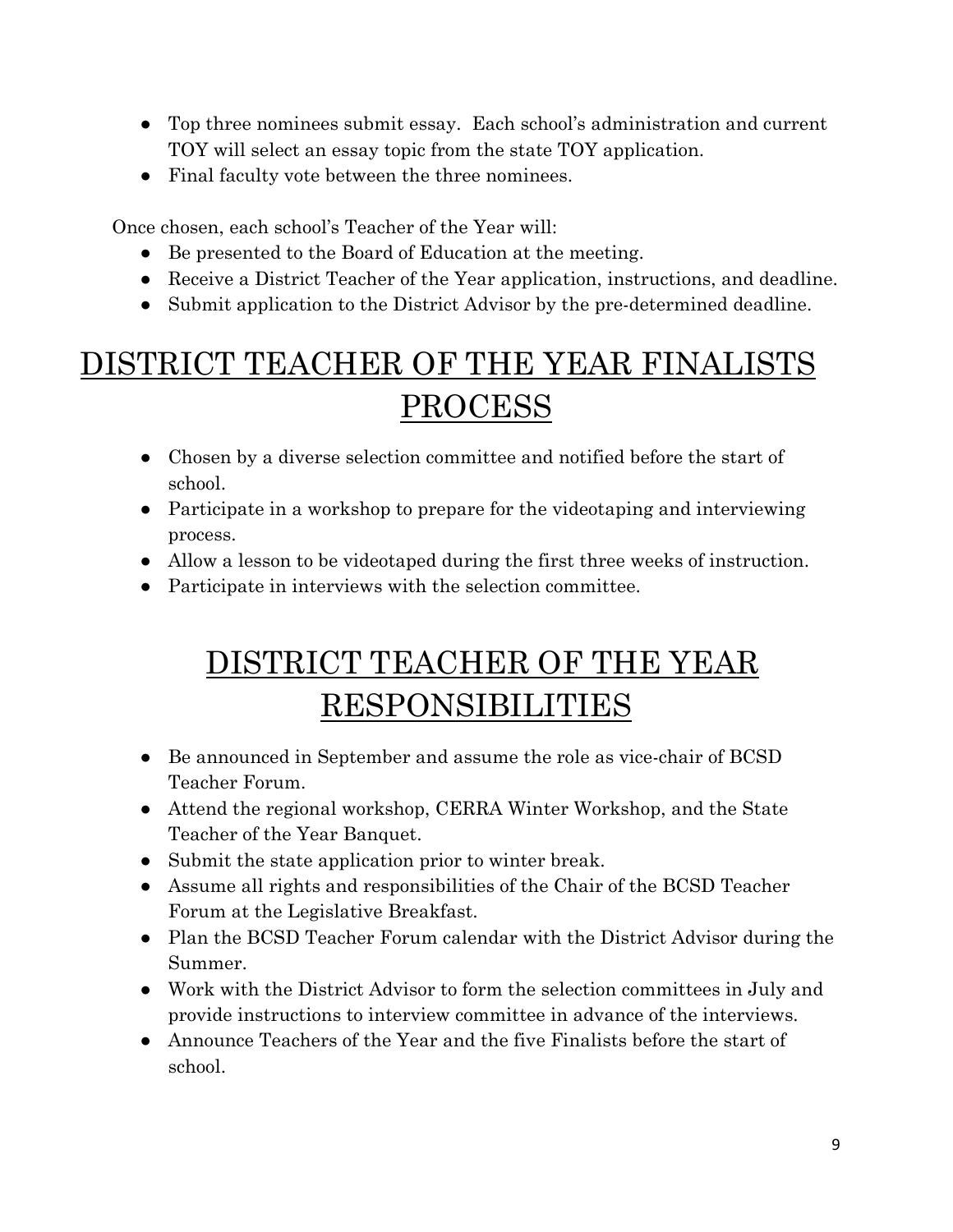- Coordinate, with the Finalists, the Teacher of the Year Breakfast and announcement of the District Teacher of the Year in September.
- Co-lead six BCSD Teacher Forum meetings throughout the year.
- Co-lead four Advisory Council meetings throughout the year
- Coordinate with the Legislative Committee to plan the Legislative Breakfast.
- Send out guidelines describing the process of selecting the Teacher of the Year to all BSCD schools in January.

# **Points of Contact**

If any questions arise, feel free to contact any of the people listed below and we will be happy to answer your questions to the best of our ability!

2021-2022 District Teacher of the Year Aimee Whitesell [aimee.whitesell@beaufort.k12.sc.us](mailto:aimee.whitesell@beaufort.k12.sc.us)

2020-2021 District Teacher of the Year Dr. Megan DeWeese [megan.deweese@beaufort.k12.sc.us](mailto:megan.deweese@beaufort.k12.sc.us)

2019-2020 District Teacher of the Year Michelle Gordon [michelle.gordon@beaufort.k12.sc.us](mailto:michelle.gordon@beaufort.k12.sc.us)

2018-2019 District Teacher of the Year **Karen McKenzie** [karen.mckenzie@beaufort.k12.sc.us](mailto:karen.mckenzie@beaufort.k12.sc.us)

2017-2018 District Teacher of the Year **Nancy Ungvarsky**

2016-2017 District Teacher of the Year **Beth MacMurray** [Elizabeth.macmurray@beaufort.k12.sc.us](mailto:Elizabeth.macmurray@beaufort.k12.sc.us)

2015-16 District Teacher of the Year **Aracely Johnson** [Aracely.johnson@beaufort.k12.sc.us](mailto:Aracely.johnson@beaufort.k12.sc.us)

2014-2015 District Teacher of the Year **Amy Simmons**